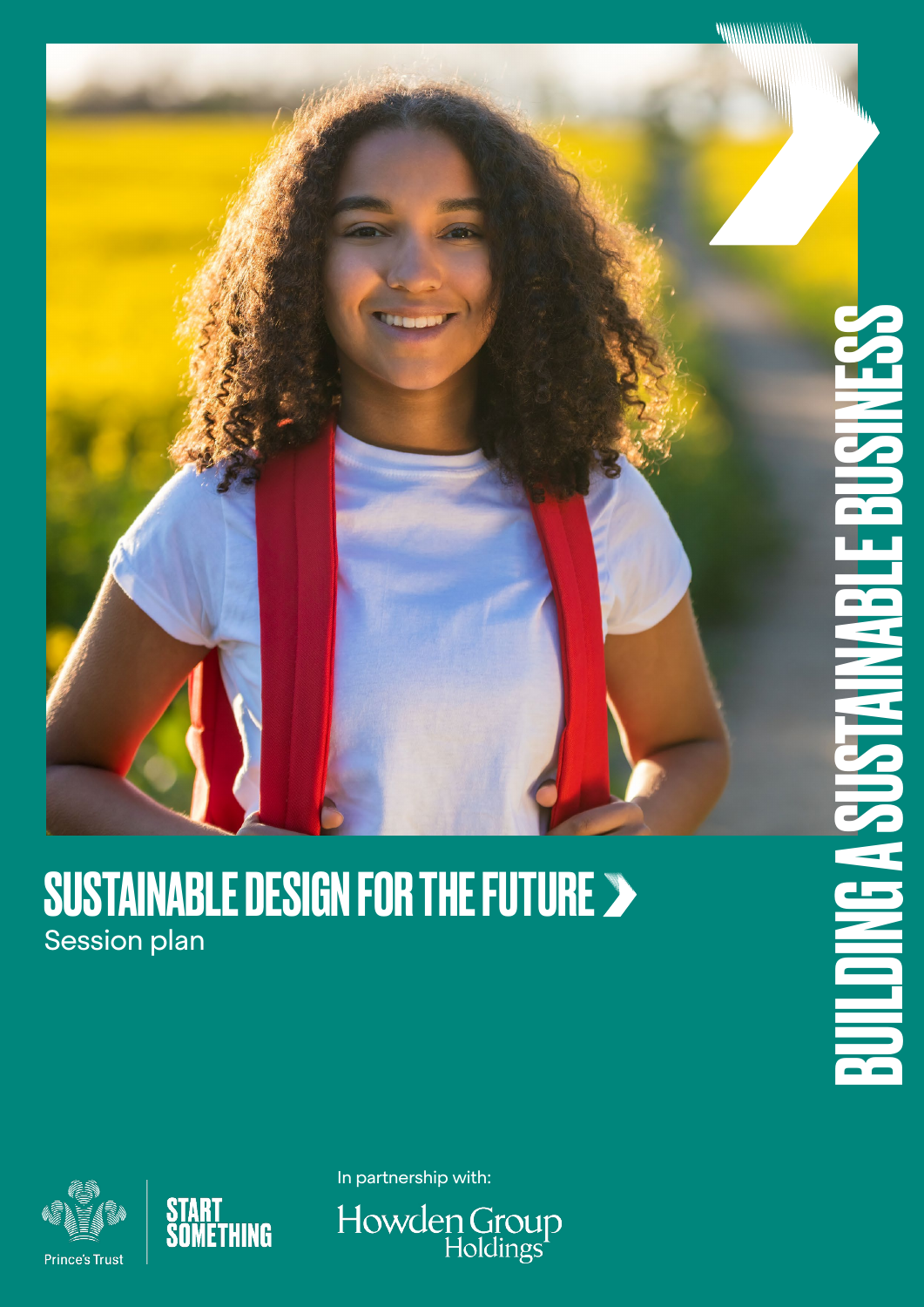### **AT A GLANCE**

This is the final session in the 'Building a Sustainable Business' unit. In this session, you will explore eco-innovations. Eco-innovation represents an opportunity for many small businesses and is an important area of growth for the green economy.

Eco-innovation can be an idea for a new start-up, such as new types of technologies; perhaps a portable solar power phone charger, or a product, like rapidly biodegradable plastic, or the creation of new services, such as a food waste collection facility to make compost. In this session, learners will be presented with the opportunity to design a new product or service that seeks to be a sustainable as possible.

Please note: The emerging nature of this topic means new evidence and information is being released every day. While we strive to keep this content up-to-date, we actively encourage you to incorporate any new and evidenced information that may arise.



#### CURRICULUM LINKS

- SMSC: values and ethics
- PSHE and citizenship: personal values



#### MATERIALS

- Green innovation video
- Materials for windmill making
- [Windmill assembly](https://www.idealhome.co.uk/diy-and-decorating/how-to-make-a-paper-windmill-easy-step-by-step-instructions-51144)  [instructions](https://www.idealhome.co.uk/diy-and-decorating/how-to-make-a-paper-windmill-easy-step-by-step-instructions-51144)
- $\vee$  Pens and paper
- $\checkmark$  Computers (optional)

### LEARNING OUTCOMES >

- $\vee$  Identify what makes an eco-innovation
- Understand how product design can help address an environmental impact, such as creating energy from wind
- $\vee$  Design a product that addresses an environmental impact

### **ACTIVITIES >**

| <b>ACTIVITY</b>                       | TIME          | PAGE |
|---------------------------------------|---------------|------|
| Design in innovation: Windmill making | 25-30 minutes | 03   |
| Products for the planet               | 35-40 minutes | 04   |
| Dragons' den                          | Dependent     | 06   |
| Wrap up                               | 10-15 minutes | 07   |

#### WHO CREATED THIS SESSION PLAN?

This session plan was co-created with Justine Oakes. Justine Oakes CEnv, MIEnvSc, MIEMA is an environmental professional with over 25 years experience in both the public and private sector. She is currently the Sustainability Manager at the University of Suffolk and Business and Research lead for the Suffolk Sustainability Institute. Working in partnership with local and national sustainability initiatives, the University of Suffolk is a transformational university, absorbing the best of UK University traditions and aligning them with a modern world of employment and entrepreneurship.





Sponsored by: Howden Group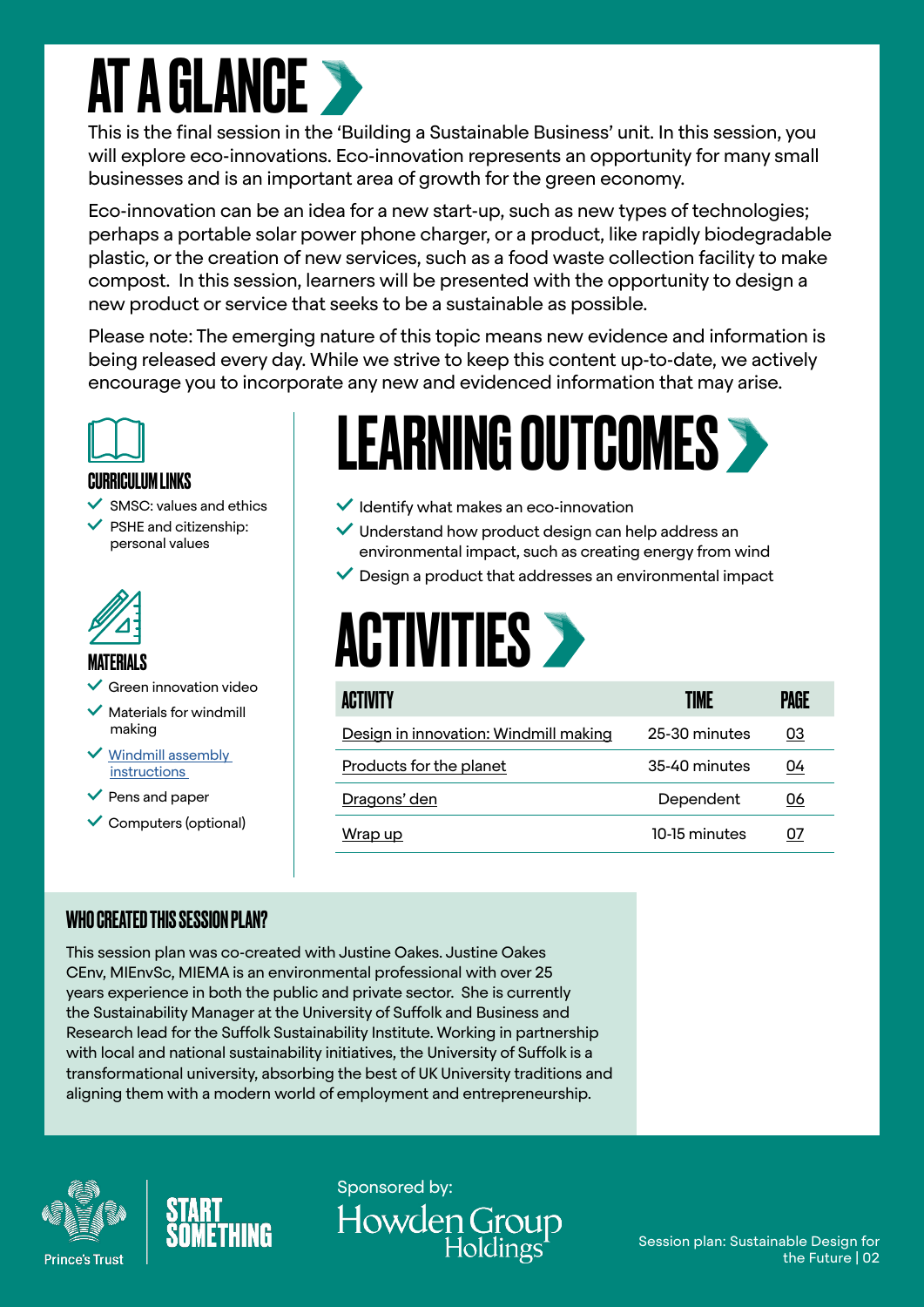### <span id="page-2-0"></span>DESIGN IN INNOVATION: WINDMILL MAKING



### TIME REQUIRED

25-30 minutes



#### MATERIALS

- Windmill assembly instructions - [https://](https://www.idealhome.co.uk/diy-and-decorating/how-to-make-a-paper-windmill-easy-step-by-step-instructions-51144 ) [www.idealhome.co.uk/](https://www.idealhome.co.uk/diy-and-decorating/how-to-make-a-paper-windmill-easy-step-by-step-instructions-51144 ) [diy-and-decorating/](https://www.idealhome.co.uk/diy-and-decorating/how-to-make-a-paper-windmill-easy-step-by-step-instructions-51144 ) [how-to-make-a-paper](https://www.idealhome.co.uk/diy-and-decorating/how-to-make-a-paper-windmill-easy-step-by-step-instructions-51144 )[windmill-easy-step-by](https://www.idealhome.co.uk/diy-and-decorating/how-to-make-a-paper-windmill-easy-step-by-step-instructions-51144 )[step-instructions-51144](https://www.idealhome.co.uk/diy-and-decorating/how-to-make-a-paper-windmill-easy-step-by-step-instructions-51144 )  (or something similar)
- $\vee$  Heavy paper or card
- $\checkmark$  Hairdryer (optional)
- $\checkmark$  Sticky tape
- Flat ended map pin, or push pin

## **ACTIVITY STEPS >**

- 1. Explain to the group that energy can be created using renewable power, from sources found in nature, such as the sun, water and wind. This energy is renewable because it is made naturally and always available, it also doesn't create any environmental impacts so it is clean and doesn't cause pollution or add to climate change.
- 2. Put the learners into small groups and tell them that they are going to be making a windmill that will demonstrate renewable energy.
- 3. Hand out the windmill assembly instructions (like [this](https://www.idealhome.co.uk/diy-and-decorating/how-to-make-a-paper-windmill-easy-step-by-step-instructions-51144) or something similar) and heavy paper and card to each group. Encourage the learners to follow the instructions carefully to build their windmill.
- 4. Once the learners have been given sufficient time to create their windmills, they can either blow or use a hairdryer to propel the windmills. Explain that this demonstrates how force from the air (wind) can move an object.

You can explain this further by sharing that the force created by the wind into movement can be used on a much greater scale and turned into power by wind turbines. Wind turbines turn this force into electricity, which can be used by buildings or stored in large batteries to be used when needed.

5. Ask the learners what they think the challenges of using wind power as the only means of making electricity might be. See the Adviser's tip below for the correct response.

#### ADVISER'S TIP

The wind doesn't blow all the time, we would need a lot of wind turbines to generate enough consistent power for reliable energy generation. This is why many wind farms are located in the sea, where there is a reliable source of wind.





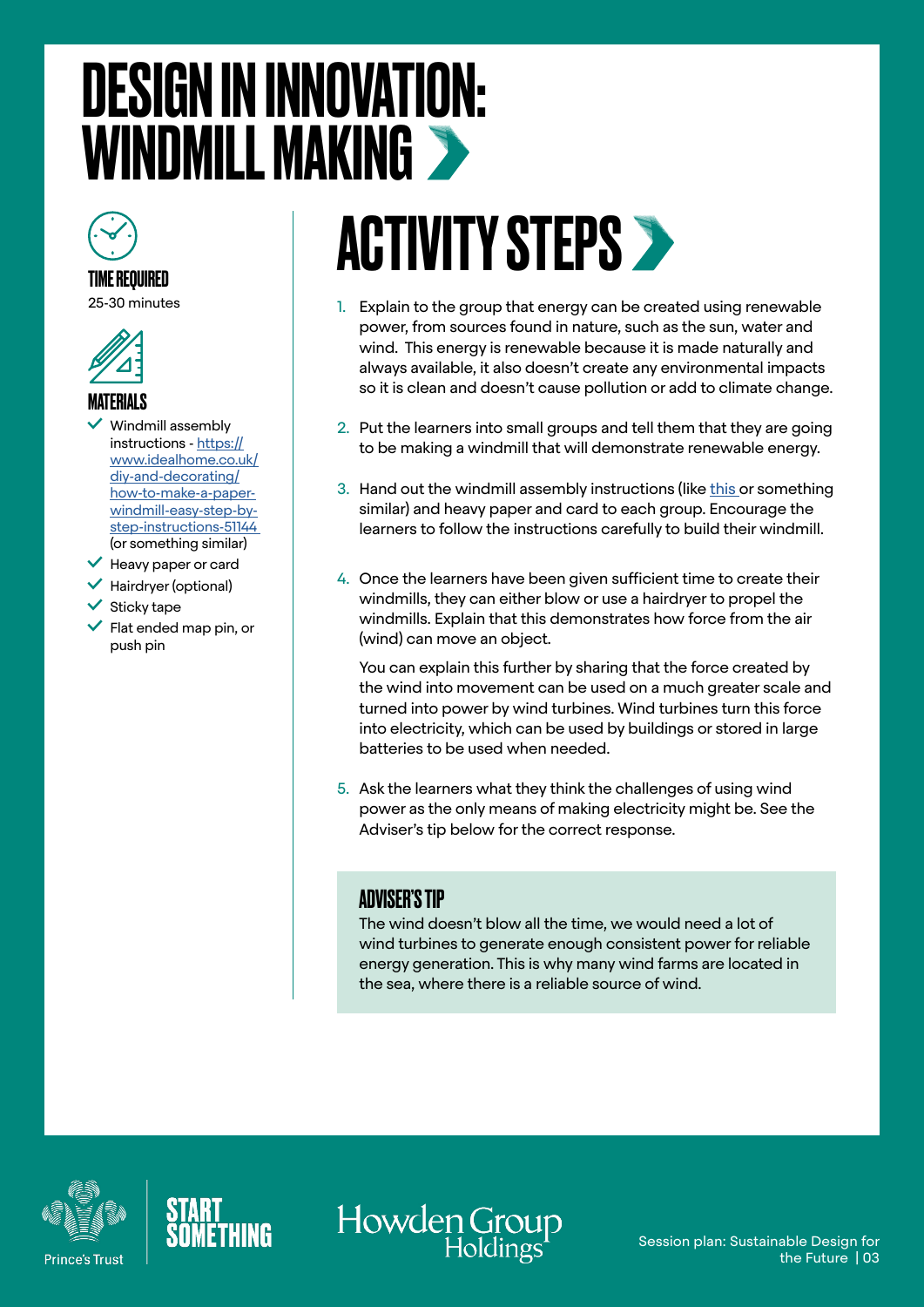# <span id="page-3-0"></span>PRODUCTS FOR THE PLANET



#### TIME REQUIRED

35-40 minutes





- $\checkmark$  Green innovations video
- $\vee$  Pens and paper

## ACTIVITY STEPS >

- 1. Tell the learners that they are going to be looking at ecoinnovations today. Play the green innovations video and then discuss what they learnt from it or found interesting.
- 2. Place learners into small groups and inform them that they have just been awarded some 'funding' to set up a new business that has been invited to design a new eco product or service idea. This invention can be anything that they like, but must try to solve an environmental impact problem. For example it might:
	- Remove plastic from the sea
	- Collect food waste thrown away by restaurants and turn it into compost
	- Or it could even be a piece of technology that turns off electrical equipment automatically when it realises you're not using it
- 3. In their groups, learners can come up with their own ideas or choose to design a product from one of the following industries:
	- The clothing industry
	- The beauty Industry
	- The footwear industry

#### EXISTING SUSTAINABLE PRODUCTS

- 'Leather' made from pineapple fibres
- Plant jewellery
- Sustainable tents that collect rain water
- Sustainable homes made from plastic bottles
- Boats powered by solar energy
- Electric cars
- Wooden toothbrushes
- Spoons you can eat (made from food)

Note: you may want to find images of some of these products to share with your group





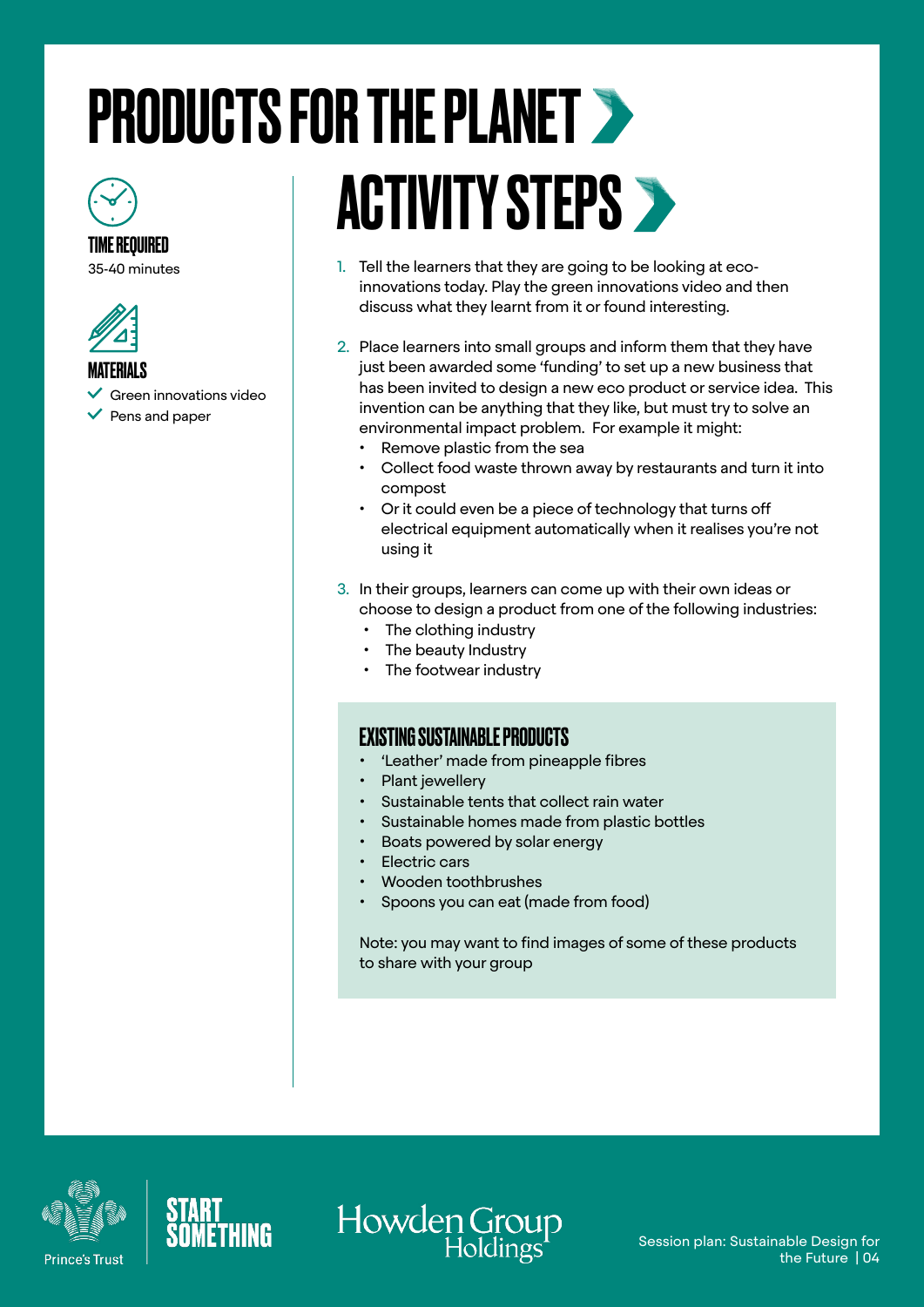- 4. To help learners come up with ideas, you could play them any of the following videos or share some of the existing sustainable product ideas listed in the box below:
	- Making beauty more sustainable: <https://youtu.be/4Yrv4ssyLXg>
	- Fast fashion[: https://youtu.be/ZoiU8sprXpQ]( https://youtu.be/ZoiU8sprXpQ)
	- Sustainable footwear: https://voutu.be/boV\_TkmBtho
- 5. Give the groups enough time to come up with some initial ideas for what they might like to design. They could discuss this or write their ideas down in a spider diagram or on paper or post-it notes.
- 6. Once the learners have some ideas, they can choose which one they would like to develop. Encourage them to think about and note down the following:
	- What is our product or service?
	- What environmental problem is it looking to solve?
	- How will it do this?
- 7. Gather the group together and ask learners to share their initial ideas for their product or service. Encourage learners from the other groups to share some feedback:
	- What do they like about the product so far?
	- What do they think works well?
	- What could the group improve?







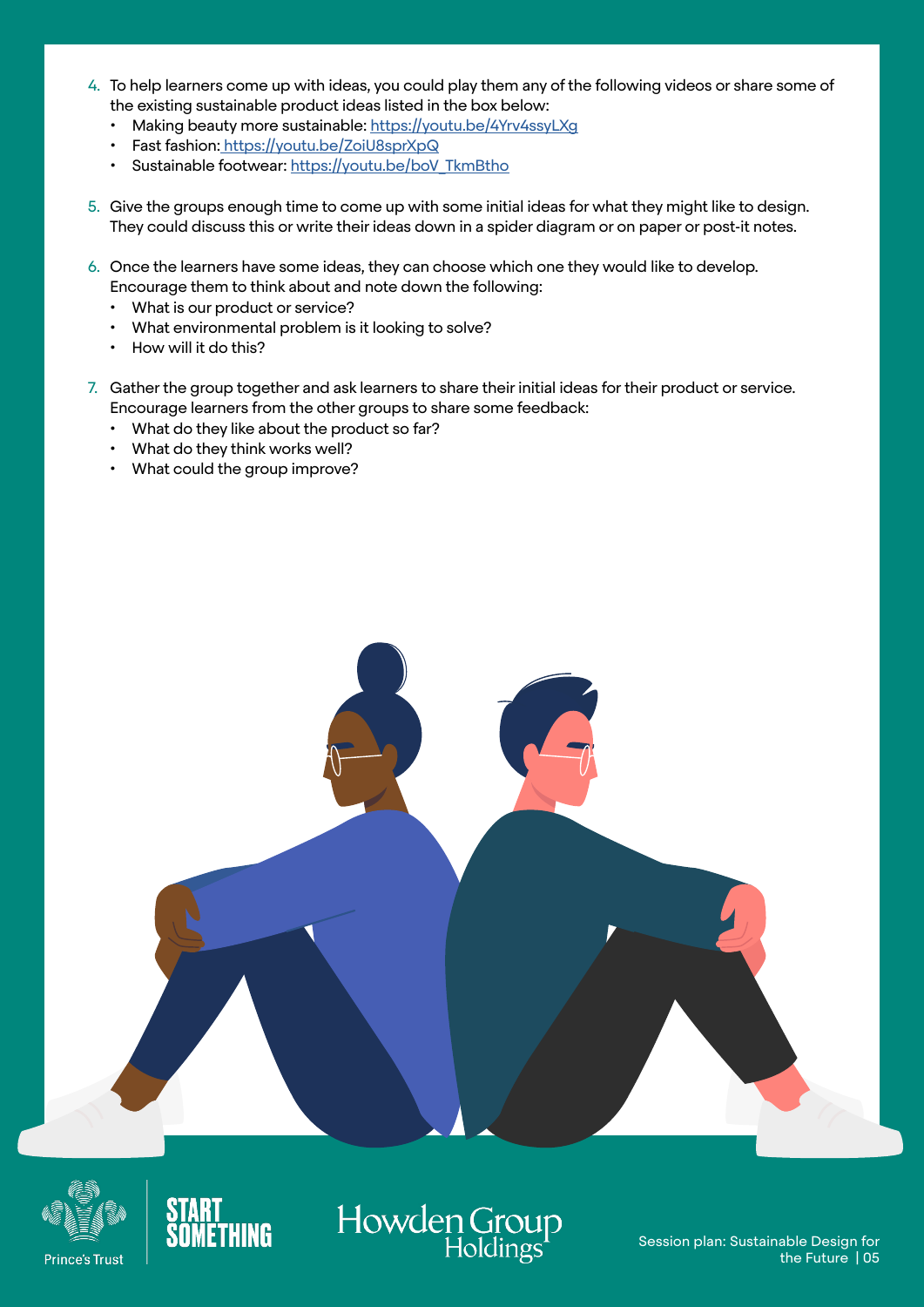### <span id="page-5-0"></span>DRAGONS' DEN



Dependent



**MATFRIALS** 

- $\checkmark$  Computers (optional)
- $\checkmark$  Materials to create a presentation

## **ACTIVITY STEPS >**

- 1. Now the groups have their innovation idea, you will inform them that they have been chosen to go on a 'Dragons Den Sustainability Special' to present their idea to a panel of 'investors' (this could be you and some other adults), who will choose a winning product or service to 'invest' in. Or if you don't feel comfortable choosing a winner, you could have a group vote.
- 2. Explain to the learners that they have around 3-5 minutes to talk and can present their ideas in a poster, website design, PowerPoint presentation or any other method that works best. Encourage them to answer the three questions from the previous activity and to be as creative as possible!
- 3. Once learners have had enough time to put their presentation together, get them to take it in turns pitching to the 'Dragons Den'. Make sure you and the other young people ask questions and provide positive feedback.
- 4. Either choose a winner or have a group vote for the best and most sustaianable product/service. You may like to think of different awards for different groups, e.g. 'Best speakers', 'Most creative', etc.